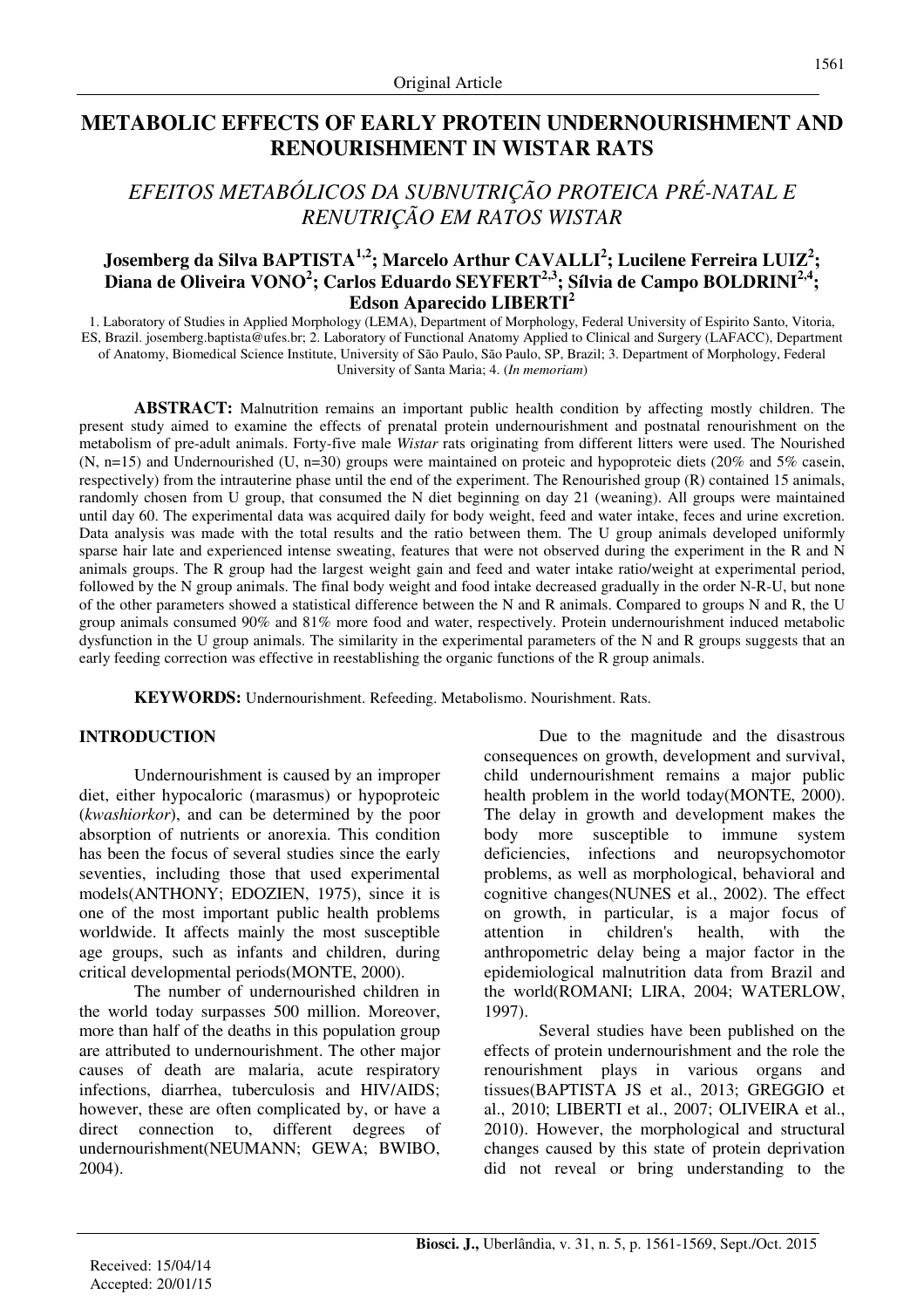metabolic aspects of the adopted experimental model.

Thus, although there is extensive literature describing pathological conditions in which undernourishment may be the precursor agent, there is a lack of strong and detailed data on the metabolic behavior exhibited with this disease from the systemic view of the organism, especially during renourishment of the individual, a fact that has not yet been addressed in the literature. Therefore, we propose to study the metabolic parameters of rats subjected to prenatal proteic undernourishment and postnatal renourishment during the pubertal stage of these animals.

## **MATERIAL AND METHODS**

#### **Animals and experimental groups**

The present study was approved by the Ethics Committee on Animal Experimentation (CEEA, University of São Paulo-USP, number 31, sheet 44, book 2). The experimental protocol was performed with adaptations from previously published work by our group(GREGGIO et al., 2010; LIBERTI et al., 2007; OLIVEIRA et al., 2010). *Wistar* rats (*Rattus norvegicus*) were used (23 males and 23 females, between 90 and 120 d of age with body masses between 280 and 320 g), obtained from the animal colony of the Biomedical Science Institute, USP. These animals were mated for seven days in standard plastic cages in the vivarium of the Department of Anatomy, USP, in air-conditioned rooms with controlled temperature (23 to 25°C) and 12 h light/dark cycle. During the experimental period, the animals received water and food *ad libitum*: proteic (20% casein) for the nourished group  $(N; n = 8 \text{ pairs})$ , or hypoproteic (5% casein) for the undernourished group (U;  $n = 15$ ) pairs). The diets were prepared by a specialized biochemical laboratory (Rhoster Industry and Trade LTD, Aracoiaba da Serra, SP, Brazil) according to the "American Institute of Nutrition" for the standardization of diets in laboratory animals(REEVES; NIELSEN; FAHEY, 1993).

After the confirmation of pregnancy, the females were separated into individual cages and continued to be fed their respective diets: N (8 females) and U (15 females). These animals were monitored daily for the birth of new litters. To standardize the experiment, only litters with six pups from both groups were used. The adoption of this criterion ensured a lower discrepancy in the body mass of the obtained animals and the same stress level between mothers of both groups. Thus, the only variable experimental factor for this protocol was the type of diet.

 The mothers were maintained on their respective diets until their cubs completed 21 days of extrauterine life, which was the determined weaning time. Two males from each litter were randomly assigned for experimental standardization, and the animals that were not selected were excluded from the study. In one of the litters of the N group, only one animal was chosen, so that the experiment was standardized to the number of animals. After this step, the following groups were formed:

- Nourished **(N)** - maintained on a proteic diet until 60 days of age  $(n = 15)$ ;

- Undernourished **(U)** - maintained on a hypoproteic diet until 60 days of age  $(n = 15)$ ;

- Renourished **(R)** - formed by undernourished animals that were maintained on the hypoproteic diet until weaning after which they were maintained on the proteic diet until 60 days of age  $(n = 15)$ .

#### **Acquisition of systemic metabolic data**

Group formation was followed by the experimental period (EP), during which the animals were divided in two types of monitoring protocols for the acquisition of metabolic parameters and the observance of differences between the monitoring models: 1) EP in the box (Bx): Five animals from each group (N, U, R) were individually maintained in standard rectangular cages with a protective aluminum top grill, until the  $60<sup>th</sup>$  extrauterine day; 2) EP Metabolic (M): Ten animals from each group (N, U, R) were individually maintained in metabolic cages (TECNIPLAST®, model 3700M081, Buguggiate, Italy) where the following parameters were measured daily at the same time: body weight, water intake, feed intake, urine and feces excretion. A precision balance was used (Marte AS1000C, Sao Paulo, Brazil) to weigh the collectors and repositories of food and feces. The cages remained in a specific room where the daily entrance was restricted to two caretakers who were properly dressed to handle the animals.

On the  $60<sup>th</sup>$  day, that corresponding to the pubertal stage of rats(VIAU et al., 2005), there were 15 animals in each group (10 metabolically monitored and 5 monitored in the boxes according to their diet) that were subjected to a final weighing and then euthanized.

#### **Analysis of metabolic data**

The adoption of this experimental methodology allowed for the acquisition of experimental data points, such as daily parameters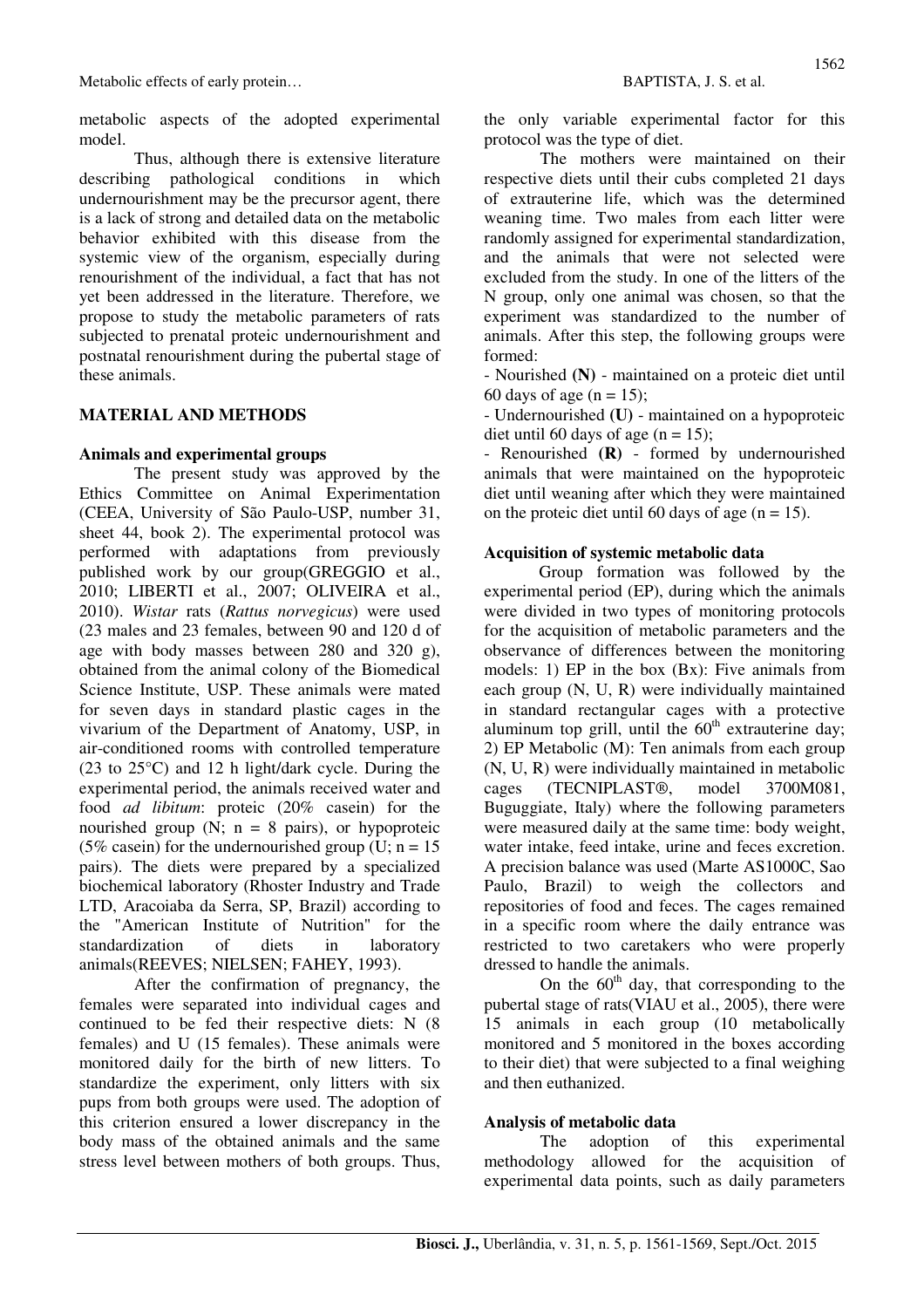or averages at the end of the experiment, mentioned above, as well as an analysis of the ratio between them. Thus, by analyzing the averages obtained throughout the EP, and combining two parameters, measurement can be done in percentages, the ratios of intake/body weight, feces/intake and urine/water consumption. The ratio of water/body weight was expressed by the unit ml/g.

For the purpose of daily acquisition of the common parameters, an investigation was conducted on the nutritional evolution of the animals on a temporal scale during the EP. Thus, the data used for effective comparisons and monitoring of the groups were combined after the  $1<sup>st</sup>$  day into periods of four days (i.e.,  $2<sup>nd</sup>$  to  $5<sup>th</sup>$  day, *etc.*).

Body weight development of animals in the N, U and R groups during the EP was obtained by the ratio between two weights established: weight number 1 was obtained when the animal (21 days postnatal) began the metabolic experiment; weight number 2 was obtained immediately before euthanasia (day 39 of the experiment).

#### **Statistical analysis**

The significance level was set at 95%. For simple comparisons (between groups, for example) Student's *t* test was used. For analyses comparing more than two factors (among three groups or parameters), we used the analysis of variance (ANOVA) with two factors, or with repeated measurements (for temporal analysis), in addition to Tukey's test to observe differences among the data.

#### **RESULTS**

#### **Assessment of Monitoring**

Using this experimental protocol with metabolic cage monitoring, no experimental obstacles were observed. Nevertheless, clinical differences were observed in animals from different groups. Surprisingly, mothers belonging to the U group gave birth to more puppies, which in turn had delayed fur development, compared with the animals in the N group. In the Metabolic EP, the animals showed variable behavior, sometimes active and reactive. At times, these animals displayed hypoactive, lethargic behavior, a characteristic present in all groups. On several occasions, the animals of the U group became enclosed in the feed storage container of the metabolic cage or, in the case of the animals monitored in the boxes, covered with wood shavings. Nevertheless, these animals had uniformly sparse fur, and were short and less healthy. These characteristics were not observed in the animals of the N group and, ultimately, in animals of the R group.

Some animals monitored in the metabolic cages, belonging to the U group, showed intense sweating, evidenced by the apparent transpiration on the lid of the cage. In addition, these animals were at least two times smaller in length compared with the other groups. The animals in the R group presented with pasty feces at the beginning of the feed readaptation and were slightly smaller than those in the N group.

Although there was a decrease, in both monitoring methods, of the body weight in the following order:  $N - R - U$ , when these values were compared within the groups monitored in the Bx and M methods, no statistically significant differences were observed (Table 1). The animals of the R group were the most approached to the animals in the N group, though there was a significant decrease in their body mass. However, a drastic decrease related to this parameter occurred in the animals of the U group.

**Table 1.** Quantitative comparison between male *Wistar* rats on three dietary regimes monitored in boxes (Bx) and in metabolic cages (M). Values are means  $\pm$  SD.

| <b>Parameters</b>                                 | <b>Nourished</b> | <b>Undernourished</b> | <b>Renourished</b> |
|---------------------------------------------------|------------------|-----------------------|--------------------|
| <i>Body weight of M animals <math>(g)</math></i>  | $289.7 + 13.7$   | $58.6 \pm 18.6^*$     | $207.9 \pm 17.0^*$ |
| <i>Body weight of Bx animals <math>(g)</math></i> | $286.8 \pm 19.2$ | $61.6 + 12.5*$        | $211.7 \pm 17*$    |
|                                                   |                  |                       | *ANOVA; $p < 0.05$ |

#### **Metabolic Assessment**

The measurement of daily feed intake, water intake, feces and urine elimination allowed to obtain metabolic parameters between groups (Table 2).

The data analysis showed similarities between groups R and N, except for the feed intake, which showed a slightly significant difference between the two groups. Nevertheless, the observed parameters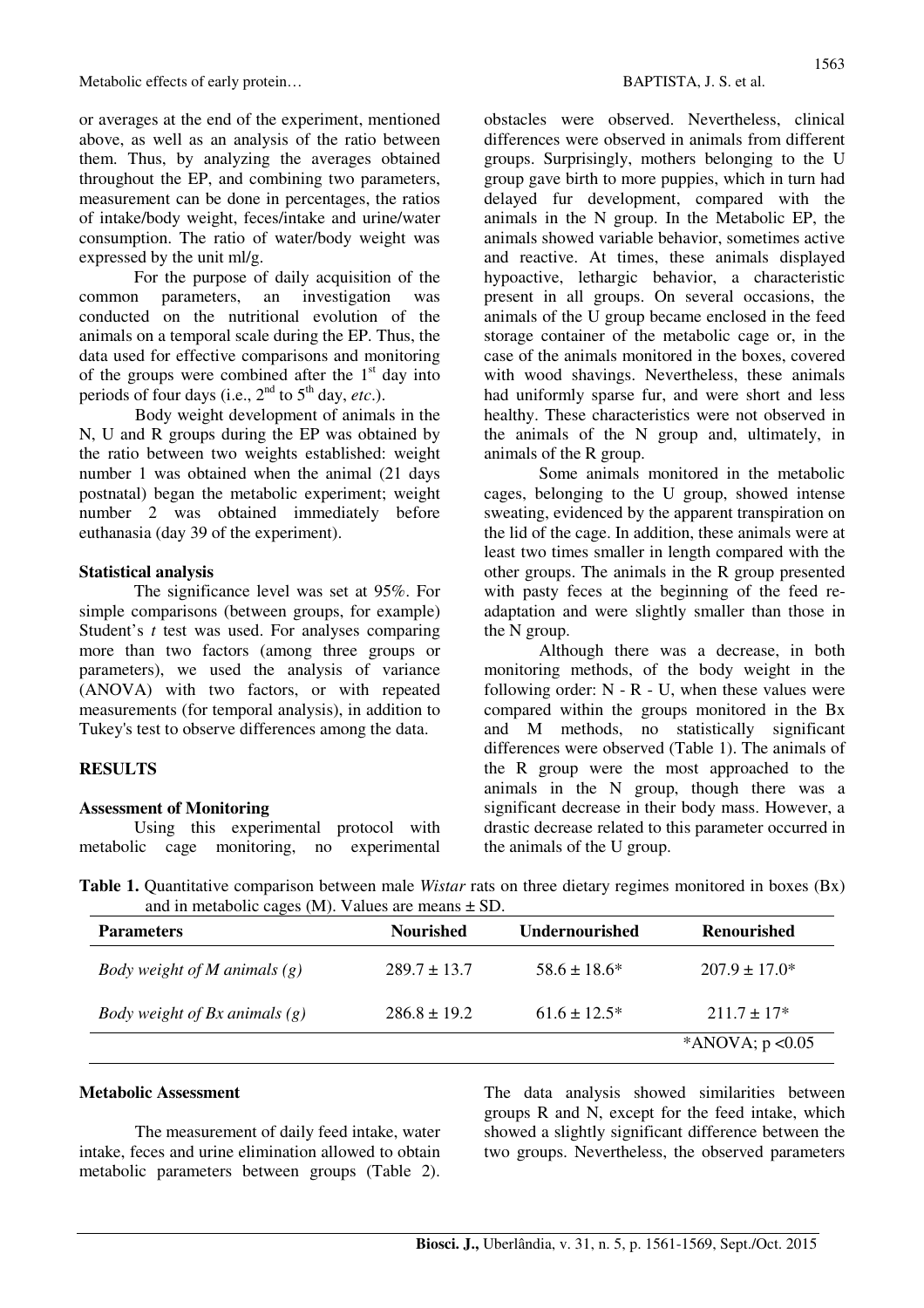of animals in the U group remained well below those observed in the other groups.

| <b>Table 2.</b> Average of metabolic data on male Wistar rats under three dietary regimes from the $1st$ to the 39 <sup>th</sup> day |  |  |  |  |
|--------------------------------------------------------------------------------------------------------------------------------------|--|--|--|--|
| of monitoring. Values are means $\pm$ SD.                                                                                            |  |  |  |  |

| <b>Parameters</b>            | Nourished       | <b>Undernourished</b> | Renourished      | <b>Results</b>  |  |
|------------------------------|-----------------|-----------------------|------------------|-----------------|--|
| Feed intake $(g)$            | $15.5 \pm 0.7$  | $7.5 \pm 1.0^*$       | $13.1 \pm 1.3*$  | $N > R^* > U^*$ |  |
| Water intake (ml)            | $25.9 \pm 2.1$  | $11.4 \pm 2.4*$       | $20.8 \pm 4.7$   | $N = R > U^*$   |  |
| Urine excretion (ml)         | $15.9 \pm 2.4$  | $5.9 \pm 1.6^*$       | $12.5 \pm 3.1$   | $N = R > U^*$   |  |
| <i>Feces excretion</i> $(g)$ | $1.95 \pm 0.16$ | $0.98 \pm 0.26^*$     | $1.63 \pm 0.31$  |                 |  |
|                              |                 |                       | *ANOVA; $p<0.05$ |                 |  |

In the temporal analysis based on the EP, the body mass gain in the N group differed significantly from day to day, while the U group only obtained statistical difference from the  $8<sup>th</sup>$  day. Animals in the R group also gained significant

weight soon after the  $2<sup>nd</sup>$  day of the experiment, and from the  $4<sup>th</sup>$  day, this group showed a statistically significant difference compared with the animals in the U group (Figure 1,  $p<0.05$ ).



**Figure 1.** Timeline analysis of male *Wistar* rat weight gain under three dietary regimes. Values are means ± SD. N = nourished;  $U =$  undernourished;  $R =$  renourished.

Food intake is significantly increased in the N animals starting from the  $1<sup>st</sup>$  day of the experiment until the  $10<sup>th</sup>$  day and, similarly, the R animals showed increased feed consumption from the  $5<sup>th</sup>$  day until the  $14<sup>th</sup>$  day, at which time both groups plateaued. The U showed significant feed intake from the  $10<sup>th</sup>$  day until the  $29<sup>th</sup>$  day, at which point there was a decrease in the intake. In the 1<sup>st</sup> day of monitoring, all groups are statistically equal (p>0.05). By the  $2<sup>nd</sup>$  day, statistical differences for feed intake can already be observed between animals in the N and U groups, while animals in the R group only differ from U animals starting on the  $17<sup>th</sup>$  day of the experiment (Figure 2 - A, p<0.05).

The N animals significantly increased their water intake daily from the  $10^{th}$  to the  $25^{th}$  day of

monitoring and then plateaued. The animals of the R group significantly increased their water consumption from the  $1<sup>st</sup>$  to the  $22<sup>nd</sup>$  day of monitoring, and, similar to the N animals, then plateaued. Only after the  $25<sup>th</sup>$  day of monitoring did the animals in the U group present a significant increase in water consumption. At first, the N and U animals did not differ in this parameter, and both were different from the R animals. However, by the 2<sup>nd</sup> day the R group did not differ from the N animals, and, after the  $14<sup>th</sup>$  day, both the R and the N animals are statistically different from the U group (Figure 2 - B,  $p < 0.05$ ).

 The temporal observation of fecal excretion showed that N animals differed from the U animals only after the  $18<sup>th</sup>$  day of monitoring. From the  $30<sup>th</sup>$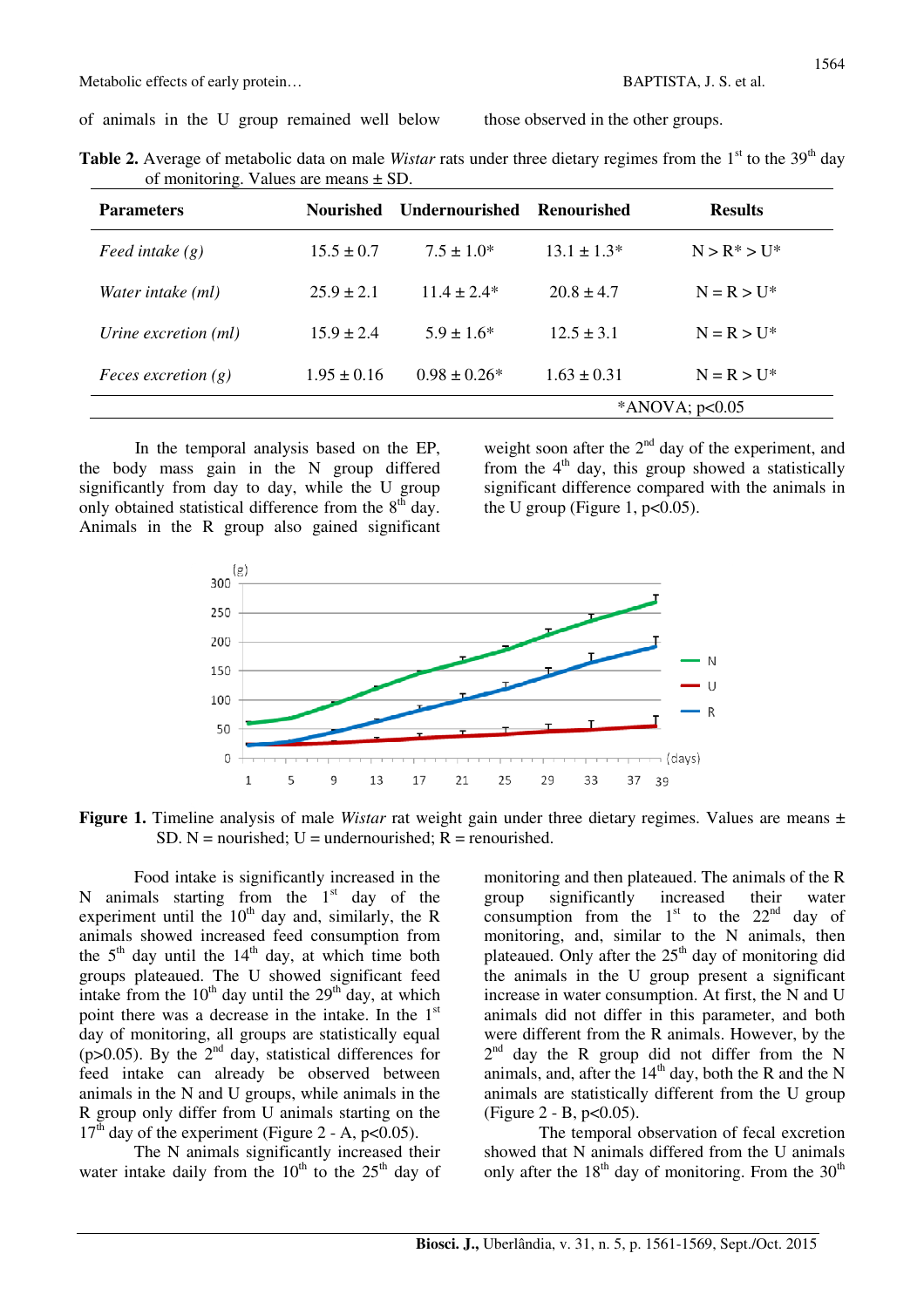day, all groups maintained statistically significant differences in a decreasing manner: N-R-U. Due to the technical limitations of the cage and/or due to soft feces of the animals, this assessment started from the  $13<sup>th</sup>$  day of the experiment. Prior to that day there was not enough data for a statistical analysis (Figure 2 - C).

Animals in the N group showed a significant increase in urine excretion from the  $14<sup>th</sup>$ day until the  $26<sup>th</sup>$  day, at which point the difference was no longer significant. The U animals showed slightly significant urine excretion from the  $25<sup>th</sup>$  to the  $29<sup>th</sup>$  day, after which there was no significant difference. The R animals showed, from the beginning of the experiment, an increase in urine excretion ( $5<sup>th</sup>$  day) up to the  $22<sup>nd</sup>$  day, at which point there was no longer any statistical significance. When comparing among the groups, the N animals excreted a statistically greater amount of urine than the U animals, while the R animals behaved similar to the U animals until the  $13<sup>th</sup>$  day, at which point their urine excretion became significantly greater than the U animals ( $p<0.05$ ). Animals in the R group excrete less urine than the N group until the  $9<sup>th</sup>$  day; after which time there is no significant difference (Figure  $2 - D$ ,  $p > 0.05$ ).



**Figure 2.** Timeline graph of feed intake (A), water intake (B), fecal (C) and urine excretion (D) of male *Wistar* rats under three dietary regimes. Values are means  $\pm$  SD. N = nourished; U = undernourished; R = renourished.

When assessing the ratios of food intake/body weight and water/body weight, it was observed that the animals in the U group had an elevated percentage, different from the other groups (N and R) that did not differ statistically. In descriptive terms, animals in the U group consumed daily  $21 \pm 4\%$  of their weight in food and for each 1 g of their body weight these animals consumed the equivalent of  $0.29 \pm 0.04$  ml of water daily. There was parity among the groups (N, U and R) in regards to the feces/intake ratio (%), while for the urine/water consumption ratio  $(\%)$ , the U group showed a slight decrease, approximately 7.5%, compared to the other groups, which was shown to be statistically significant (Table 3).

| Table 3. Relationships among the metabolic means $(\pm SD)$ of male Wistar rats under three dietary regimes. |  |
|--------------------------------------------------------------------------------------------------------------|--|
|                                                                                                              |  |

| <b>Parameters</b>          | <b>Nourished</b> | <b>Undernourished</b> | Renourished    | <b>Results</b> |
|----------------------------|------------------|-----------------------|----------------|----------------|
| % Intake/body weight       | $10 \pm 0.2$     | $21 + 4*$             | $14 \pm 1$     | $U > R = N$    |
| % Feces/intake             | $12 \pm 0.8$     | $14 + 4$              | $11 + 1$       | $U=R=N$        |
| Water/body weight $(ml/g)$ | $0.16 \pm 0.01$  | $0.29 + 0.04*$        | $0.21 + 0.04$  | $I > R = N$    |
| % Urine/water consumption  | $60.0 \pm 3.4$   | $52.5 \pm 3.5^*$      | $59.9 \pm 3.9$ | $U < R = N$    |
| *ANOVA; $p<0.05$           |                  |                       |                |                |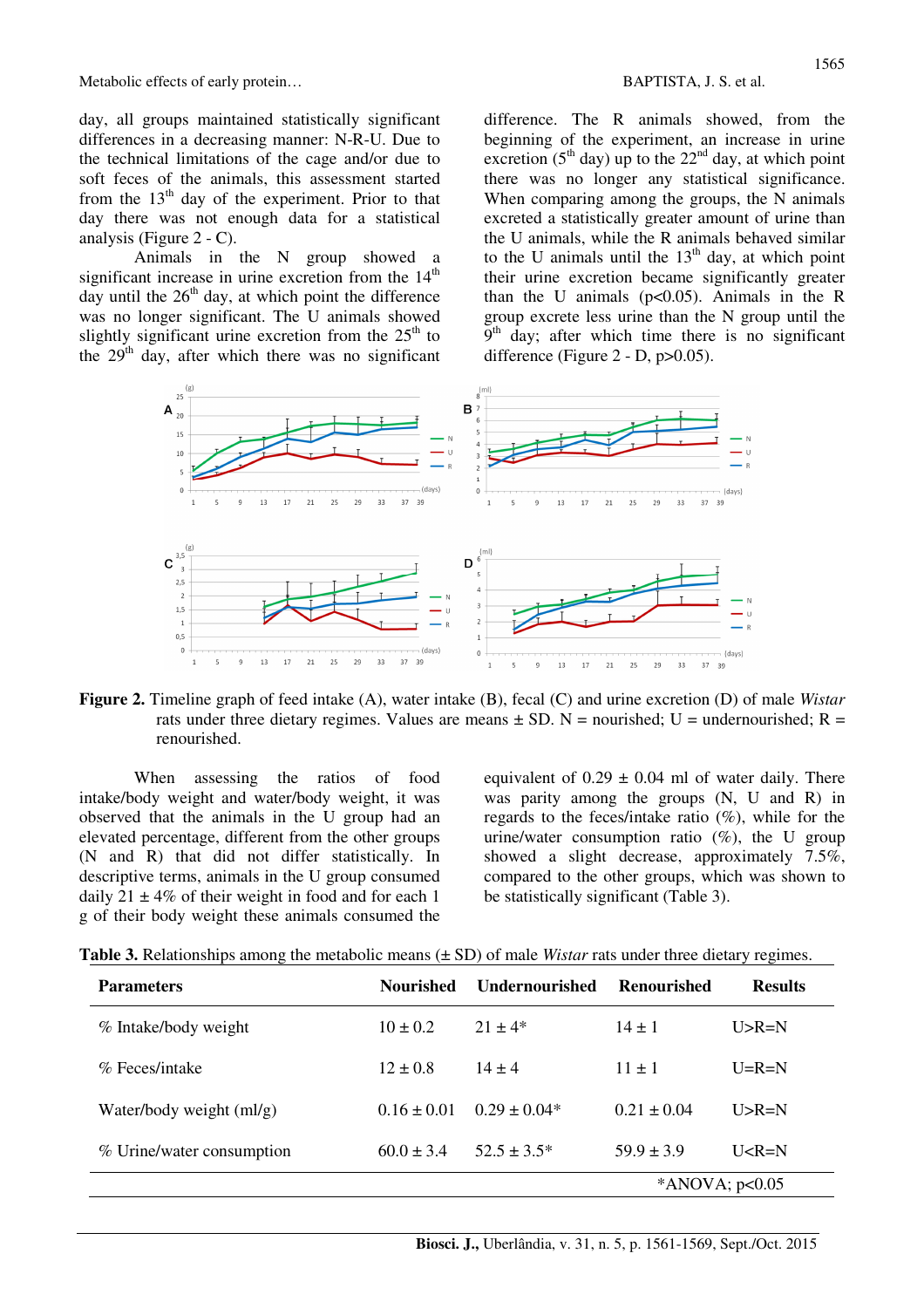Animals of the R group differed from the other animals with regards to body mass progression. Thus, as observed in Figure 1, there was a multiplication of body weight in these animals, on the average of 9.1X, while in the animals of the N and U groups, this result was 4.7 and 2.4X, respectively. Thus, it was observed that animals of the R group grew, on average, 93.5% and 141% more than animals in the N and U, respectively. The order of growth among the groups was R>N>U (p<0.001 between the groups).

### **DISCUSSION**

It is known that protein or protein-calorie undernourishment affects different organs and systems by either direct (cellularity and function) or indirect (growth and organism development) involvement, both in humans and in well-controlled experimental models(BAPTISTA JS et al., 2013; BEDI, 1991; GOMES et al., 2006; MONTE, 2000). Understanding the metabolism of animals subjected to malnutrition elucidates many aspects of this complex syndrome, helping scientists and health professionals with reliable data on the evolutionary, functional and morphological impairments, and on recovery from the disease. Therefore, an experimental model that can be subjected to severe protein undernourishment is useful since protein undernourishment is the main type of malnutrition in developing countries (loss of essential structural amino acids) and given the range of carbohydraterich foods(MONTE, 2000; MONTEIRO, 2003; NEUMANN; GEWA; BWIBO, 2004).

Several authors have worked with similar experimental protocols to the one used in the present study; however, they used 42 day-old animals(CASTELUCCI et al., 2002; GOMES et al., 2006; GREGGIO et al., 2010; LIBERTI et al., 2007; OLIVEIRA et al., 2010). Since there are no indications in these studies of animals being monitored in the period evaluated (60 days), nor of any metabolic monitoring.

The present study used metabolic monitoring, which allowed the collection of accurate data on the metabolism of the experimental animals, suggesting that the protocol is appropriate for the intended research. The first goal was to monitor possible behavioral or body changes between animals that are monitored differently: alone (metabolic) or collective (boxes). It was important because the first limitation of the study was to keep animals naturally living in community in seclusion and provide some bias for the research. The non- statistical differences in body weight shows that these animals did not suffer in seclusion and it did not become a bias(DOMÍNGUEZ-GERPE; REY-MÉNDEZ, 2000).

Low body weight and growth retardation are the primary reported data in undernourishment animals or humans (MUGERWA, 1971; NUNES et al., 2002; ROMANI; LIRA, 2004; WATERLOW, 1997); when the malnutrition is imposed on the mother this affects especially the intrauterine phase(BRETON et al., 2009; COUPÉ et al., 2009). This data is confirmed in the experimental model used, which showed that undernourished animals had the lowest body weight, in addition to the lowest intake of food and water, and the lowest excretion of urine and feces.

Although the weight increased in the R group animals, it was not sufficient to reach the level of the N group animals. In addition, the body length of the R animals did not approach those of the N animals, even with the long period of dietary change adopted (39 days). Similar findings were demonstrated in *Wistar* rats and in humans(CASTELUCCI et al., 2002; MONTE, 2000; NUNES et al., 2002). These observations have been attributed to changes in the cell proliferation of bone marrow precursors, which act in response to growth stimuli, causing a loss in development, precisely during the period in which the animal needs the most protein intake(NAKAJIMA et al., 2014).

In contrast, it was confirmed that undernourishment, based on the supply of the hypoproteic diet, led to disparate metabolic dysfunction in the animals of the U group, demonstrated by the excessive food intake that was disproportionate to their weight. This was an attempt to satiate their protein need, and the percentage of intake/body weight was on average 90% greater than that observed for the animals in the N and R groups. It is represents that Such results corroborate the work of Coupé and colleagues(COUPÉ et al., 2009), who showed that maternal nutrient restriction results in the appetite disturbance upon feeding recovery(DESAI; BABU; ROSS, 2007); however, metabolic data was not collected, so we cannot exactly compare results.

The metabolic imbalance triggers a massive release of endogenous corticosteroids via activation of the hypothalamic-pituitary-adrenal axis. This reaction originates from a hypothalamic stimulus of the adenohypophysis, resulting in the release of adrenocorticotropic hormones that, in the adrenal cortex, will release corticosteroids(DOMÍNGUEZ-GERPE; REY-MÉNDEZ, 2000; NAKAJIMA et al., 2014). These corticosteroids stimulate the use of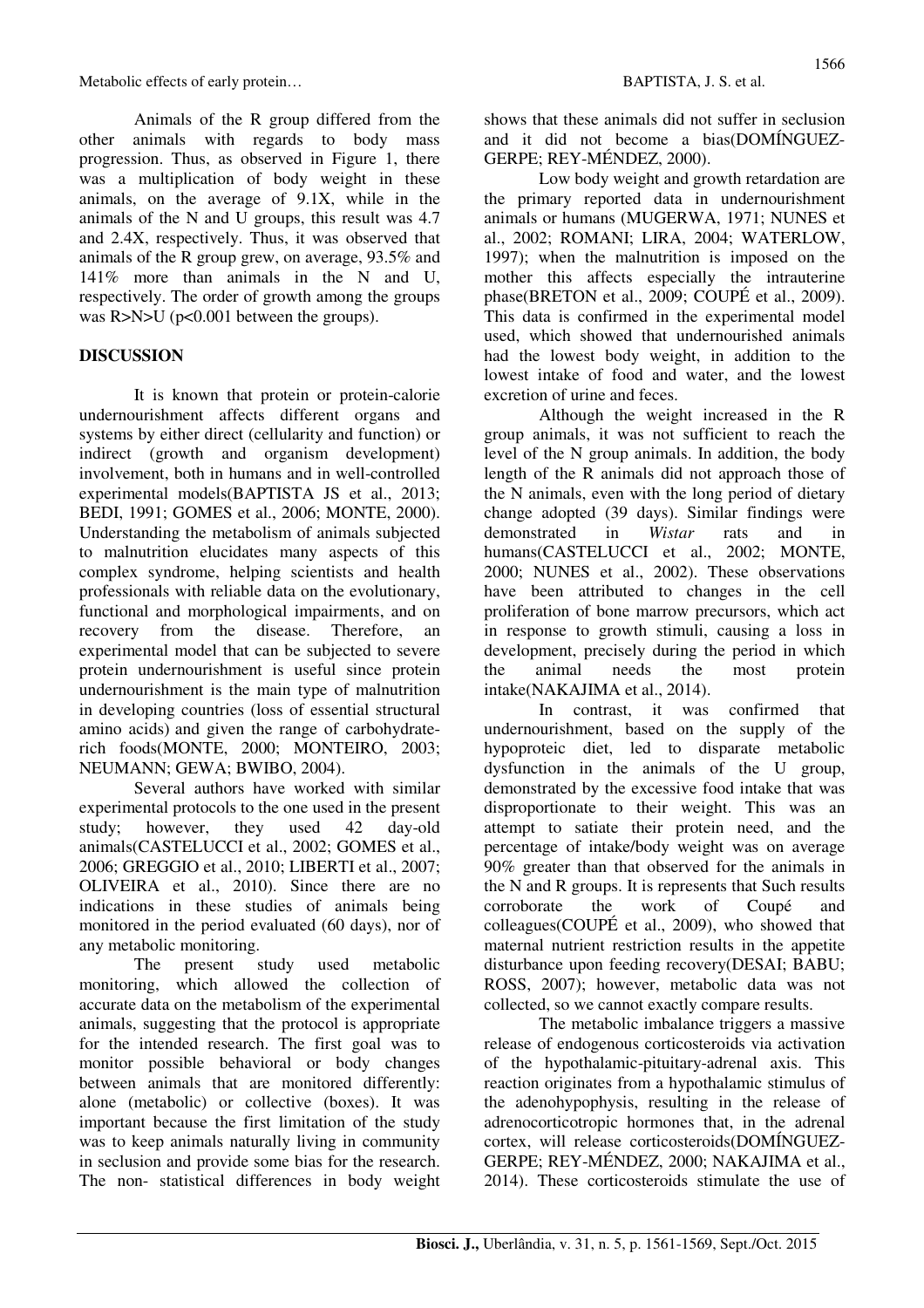metabolic tools, such as lipolysis and proteolysis, in an attempt to return to homeostasis. They constitute one of the maintainers of the system, and are widely considered the cause of low birth weight and height observed in these animals. In addition, another three hormones are involved in this process: leptin, growth hormone and ghrelin. Leptin is produced and released in amounts directly proportional to the mass of adipose tissue in the body, signaling to the hypothalamus the amount of stored energy, as well as the regulation of food intake and thermogenesis(SAVINO et al., 2007). Protein restriction causes an increase in serum growth hormone performing lipolysis, providing organism maintenance through fatty acids, aided by corticosteroids, which change the peripheral energy source(PIMSTONE et al., 1968). Thus, leptin secretion decreases since there is less adipose tissue in these animals, decreasing the feedback process to the hypothalamus that limits the feeling of hunger, allowing excess food intake by the animal without the feeling of satiation.

Ghrelin, which is a protein produced in the gastrointestinal tract, is important in signaling and regulating the energy balance. This molecule triggers a signaling cascade that stimulates the release of gastric enzymes and growth hormones, in addition to increasing adiposity and energy consumption in animals and humans. Thus, it is believed that the observed increase in appetite in the animals in the present study is derived from the increase in ghrelin production, to the detriment of other proteins that reduce energy consumption, such as bombesin, cholecystokinin and glucagon-like peptide(WERNETTE; WHITE; ZIZZA, 2011).

Interestingly, all groups showed the same feces/intake ratio  $(\%)$ , which shows that there was no functional impairment of the gastrointestinal tract. These data were obtained through the morphoquantitative characterization of the myenteric plexus of undernourished rats(CASTELUCCI et al., 2002; GOMES et al., 2006; GREGGIO et al., 2010). Based on these studies and since the animals in the U group suffered protein deprivation, it is possible that the digestive system of these animals did not exhibit severe changes. Instead the digestive system searches for ways to adapt to resist this injury and to absorb the maximum amount of nutrients: the data revealed that animals of the R group were similar, in regards to body weight, to the animals of the N group on the  $2<sup>nd</sup>$  day of the experiment, while on the 4<sup>th</sup> day, their body mass gain was already significantly different from the body weight of the U group. Furthermore, it can be suggested that, based

on the parameters of water consumption and urine excretion, there was no functional impairment of the excretory system since animals of the R group showed data equivalent to those seen for the animals in the N group on the  $2<sup>nd</sup>$  and  $6<sup>th</sup>$  days, respectively. Thus, it can be asserted that the R animals, in most parameters, behaved like the N animals, and they do not exhibit the same parameters as the U animals from the period between the  $14<sup>th</sup>$  and  $17<sup>th</sup>$  day of the EP, while the U animals maintain or decrease in their parameters.

Likewise, the metabolic disarray and consequent excessive release of endogenous corticosteroids(DOMÍNGUEZ-GERPE; REY-MÉNDEZ, 2000; NAKAJIMA et al., 2014) led to an 81% increase in the ratio of water intake/body weight of the U animals, while the urine excretion/water consumption ratio was 12 % lower compared to the other two groups. This allows to infer that the imbalanced of metabolism leads to higher consumption and use of water to satisfy their metabolic needs. It is possible that this "cumulative" water is retained in the tissue, probably due to low levels of plasma proteins; however, no swelling was observed in these animals.

Except for the final body weight and the final average feed intake, all other analyzed parameters were similar between the animals of the R group and the animals of the N group, thus suggesting effective nutritional reestablishment.

 In conclusion, it was observed that the protein undernourishment used in the present research model caused severe metabolic dysfunction showed by the imbalanced of Intake/body weight, Feces/intake, Water/body weight, Urine/water consumption. However, administration of a normal protein diet during an early period to animals previously undernourished proved to be effective, suggesting normalization of the parameters related to metabolism since these results were similar to those found in the control animals.

#### **ACKNOWLEDGMENTS**

We would like to thank Ms. Rosana Prisco for the statistical analyses. We regret to inform that our beloved colleague Sílvia de Campos Boldrini tragically passed away in June 2011. Her charisma, belief in the goodness of people, determination for the enhancement of science and teaching of anatomy were the biggest legacy she has left in our lives. This work was financially supported by the Fundacao de Amparo a Pesquisa do Estado de Sao Paulo (FAPESP No. 06/56045-9). Partial financial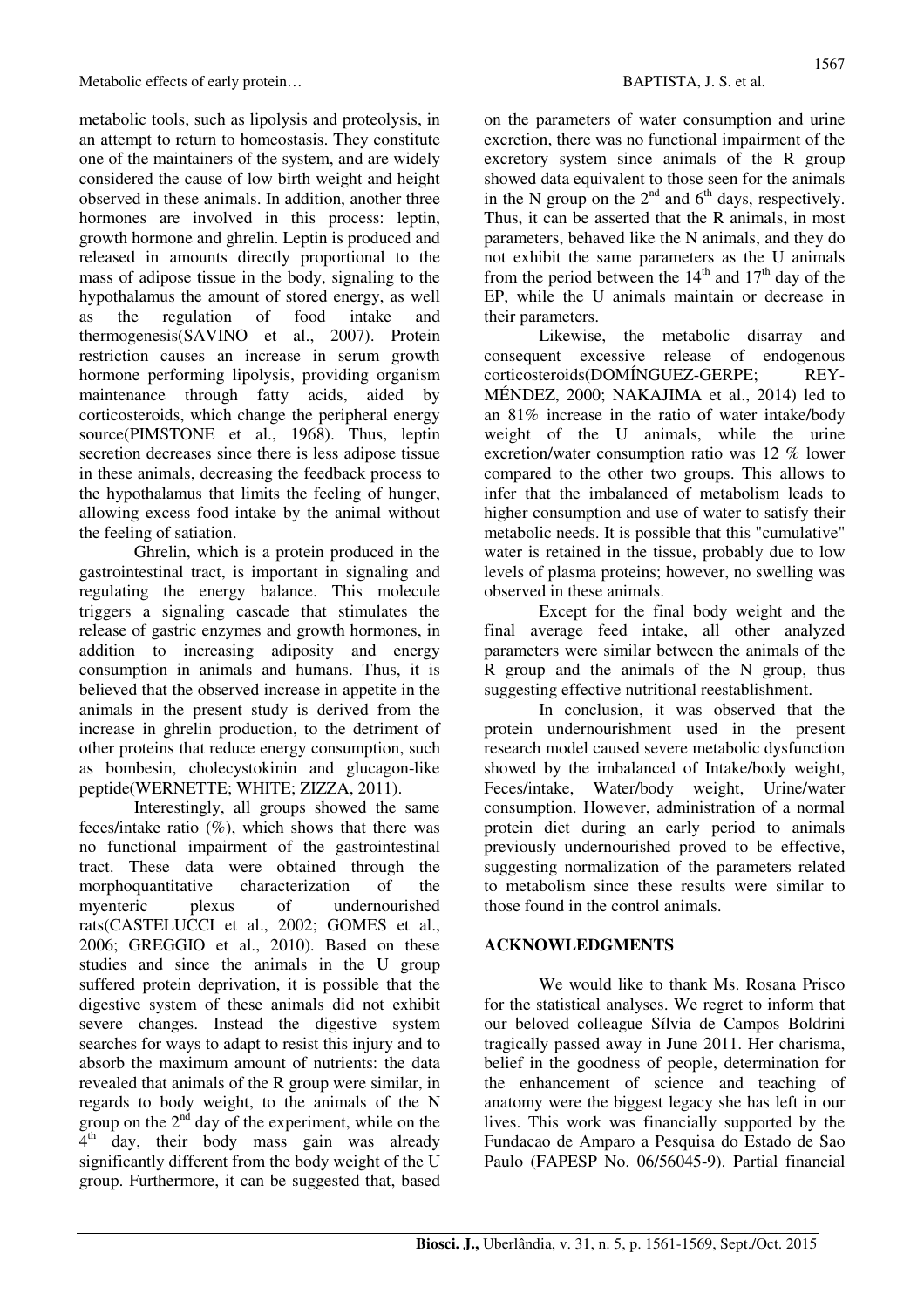support was also obtained through a CAPES/CNPq scholarship.

**RESUMO:** A subnutrição ainda é uma condição importante na saúde pública por afetar principalmente crianças. O presente estudo tem o objetivo de avaliar os efeitos da subnutrição pré-natal e renutrição pós-natal no metabolismo de ratos jovens. Quarenta e cinco ratos *Wistar* machos originados de diferentes ninhadas foram utilizados. O grupo Nutrido (N, n=15) e Subnutrido (U, n=30) foram mantidos sob dieta protéica e hipoprotéica (20% e 5% de caseína, respectivamente) desde a fase intrauterina até o final do experimento. O grupo Renutrido (R) conteve 15 animais aleatoriamente selecionados do grupo U para consumir a dieta protéica a partir do dia 21 pós-natal (desmame). Todos os grupos foram mantidos até o dia 60. Os animais do grupo U desenvolveram pelos tardiamente, uniformemente escassos e sudorese intensa, fato não visto ao longo do experimento nos animais R e N. Os animais R obtiveram o maior ganho de peso, fração ingestão por peso e consumo de água por peso no período experimental, seguido pelo grupo N. O peso corporal final e a ingestão final de alimento ficaram decrescentes na ordem N-R-U, enquanto que para todos os outros parâmetros não houve diferença estatística entre o animal N e R. Comparativamente ao grupo N e R, o grupo U consumiu 90% e 81% a mais de alimento e água, respectivamente. A subnutrição proteica induziu disfunção metabólica nos animais U. A semelhança nos parâmetros experimentais entre o grupo N e R sugere que a correção precoce da alimentação foi eficaz no retorno das funções orgânicas dos animais R.

**PALAVRAS-CHAVE:** Subnutrição. Renutrição. Metabolismo. Nutrição. Ratos.

#### **REFERENCES**

ANTHONY, L. E.; EDOZIEN, J. C. Experimental protein and energy in the rat. **The Journal of nutrition**, Bethesda, v. 105, n. 6, p. 631–648, 1975.

BAPTISTA, J. S et al. Morphological characteristics of the rat thymus during perinatal protein deprivation and early refeeding: a qualitative and quantitative study. **Journal of Morphological Sciences**, Sao Paulo, v. 30, n. 1, p. 33–42, 2013.

BEDI, K. S. Effects of undernutrition during early life on granule cell numbers in the rat dentate gyrus. **The Journal of Comparative Neurology**, New York, v. 311, n. 3, p. 425–433, 1991. http://dx.doi.org/10.1002/cne.903110311

BRETON, C. et al. Maternal prenatal undernutrition alters the response of POMC neurons to energy status variation in adult male rat offspring. **American Journal of Physiology. Endocrinology and Metabolism**, Bethesda, v. 296, n. 3, p. E462–472, 2009.

CASTELUCCI, P. et al. Effects of pre- and postnatal protein deprivation and postnatal refeeding on myenteric neurons of the rat large intestine: a quantitative morphological study. **Cell and Tissue Research**, Berlin, v. 310, n. 1, p. 1–7, 2002. http://dx.doi.org/10.1007/s00441-002-0615-y

COUPÉ, B. et al. The timing of "catch-up growth" affects metabolism and appetite regulation in male rats born with intrauterine growth restriction. **American Journal of Physiology. Regulatory, Integrative and Comparative Physiology**, Bethesda, v. 297, n. 3, p. R813–824, 2009. http://dx.doi.org/10.1152/ajpregu.00201.2009

DESAI, M.; BABU, J.; ROSS, M. G. Programmed metabolic syndrome: prenatal undernutrition and postweaning overnutrition. **American Journal of Physiology. Regulatory, Integrative and Comparative Physiology**, Bethesda, v. 293, n. 6, p. R2306–2314, 2007. http://dx.doi.org/10.1152/ajpregu.00783.2006

DOMÍNGUEZ-GERPE, L.; REY-MÉNDEZ, M. Role of pre-T cells and chemoattractants on stress-associated thymus involution. **Scandinavian Journal of Immunology**, Bergen, v. 52, n. 5, p. 470–476, 2000. http://dx.doi.org/10.1046/j.1365-3083.2000.00798.x